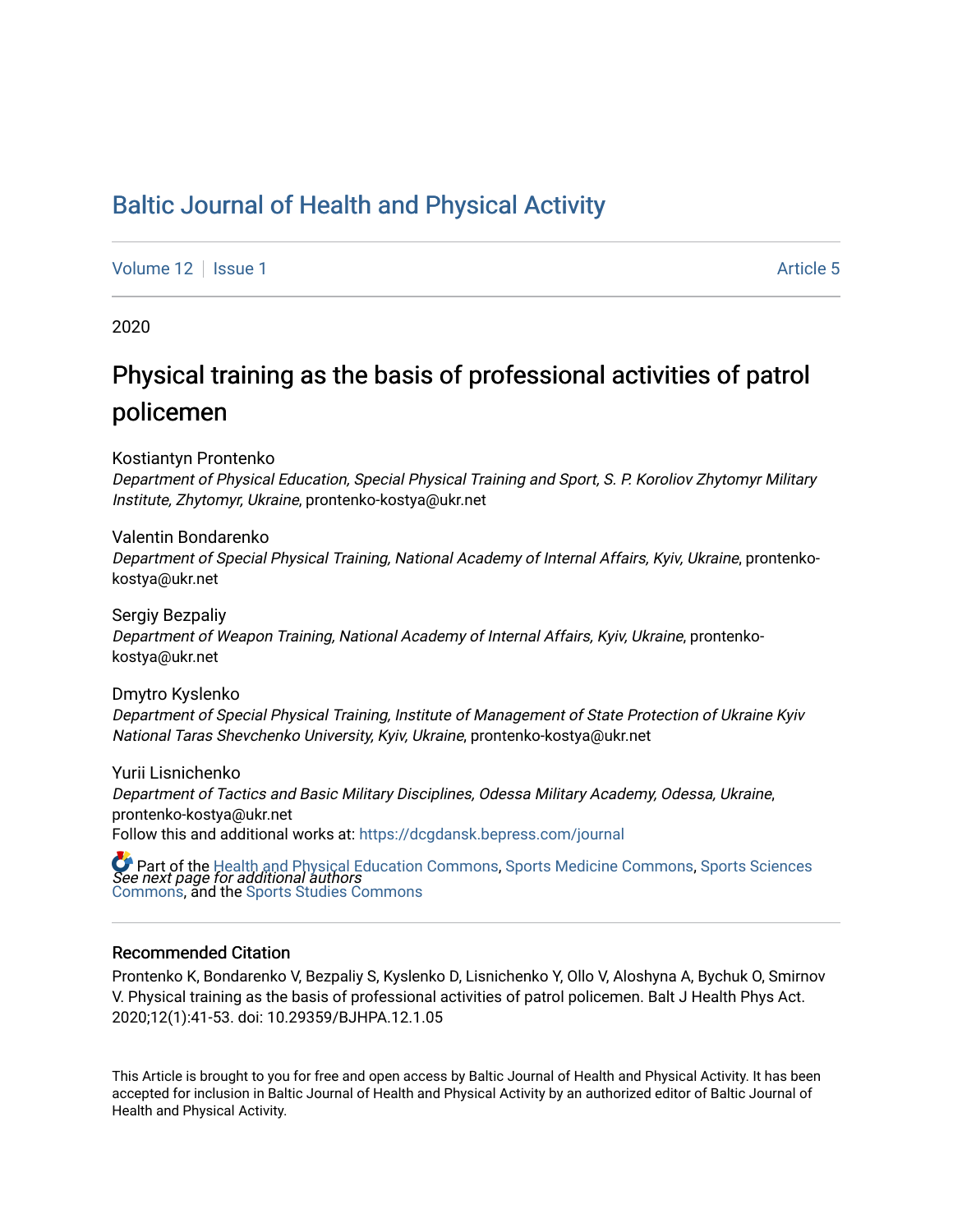## Physical training as the basis of professional activities of patrol policemen

### Authors

Kostiantyn Prontenko, Valentin Bondarenko, Sergiy Bezpaliy, Dmytro Kyslenko, Yurii Lisnichenko, Vasyl Ollo, Alla Aloshyna, Olexandr Bychuk, and Volodymyr Smirnov

This article is available in Baltic Journal of Health and Physical Activity: [https://dcgdansk.bepress.com/journal/vol12/](https://dcgdansk.bepress.com/journal/vol12/iss1/5) [iss1/5](https://dcgdansk.bepress.com/journal/vol12/iss1/5)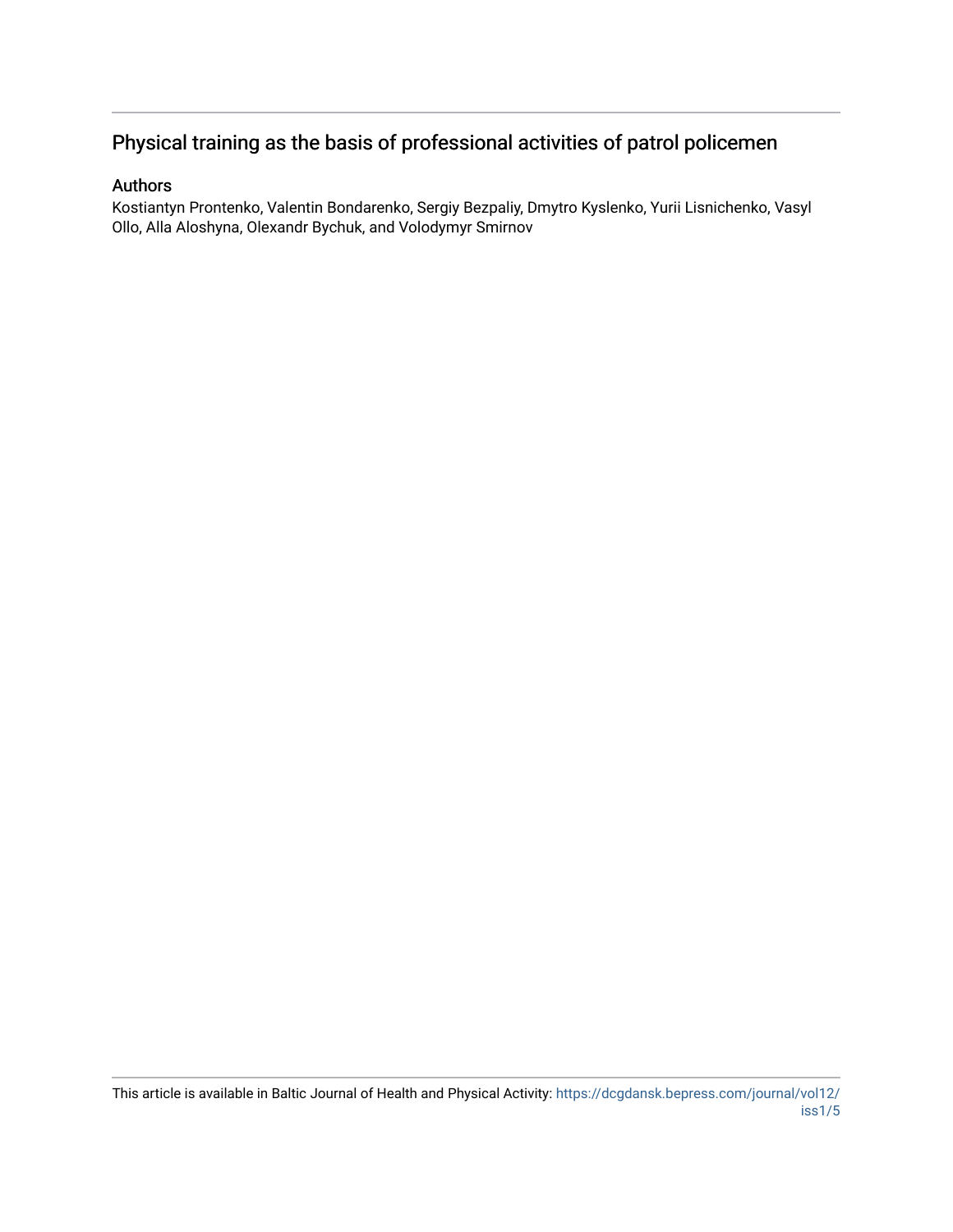# **Physical training as the basis of professional activities of patrol policemen**

**Authors' Contribution:**

- **A** Study Design
- **B** Data Collection
- **C** Statistical Analysis **D** Data Interpretation
- **E** Manuscript Preparation
- **F** Literature Search
- **G** Funds Collection

#### Kostiantyn Prontenko<sup>1 ACDE</sup>, Valentin Bondarenko<sup>2 BDFG</sup>, Sergiy Bezpaliy<sup>3 ABDG</sup>, **Dmytro Kyslenko4 BFG, Yurii Lisnichenko5 AC, Vasyl Ollo6 DF, Alla Aloshyna7 AE, Olexandr Bychuk8 CE, Volodymyr Smirnov9 DF**

- <sup>1</sup> Department of Physical Education, Special Physical Training and Sport, S. P. Koroliov Zhytomyr Military Institute, Zhytomyr, Ukraine
- <sup>2</sup> Department of Special Physical Training, National Academy of Internal Affairs, Kyiv, Ukraine
- <sup>3</sup> Department of Weapon Training, National Academy of Internal Affairs, Kyiv, Ukraine
- 4 Department of Special Physical Training, Institute of Management of State Protection of Ukraine Kyiv National Taras Shevchenko University, Kyiv, Ukraine
- 5 Department of Tactics and Basic Military Disciplines, Odessa Military Academy, Odessa, Ukraine
- 6 Department of Food and Material Supply, Odessa Military Academy, Odessa, Ukraine
- 7 Department of Sports-Mass Work and Tourism, Lesya Ukrainka Eastern European National University, Lutsk, Ukraine
- 8 Faculty of Physical Culture, Sport and Health, Lesya Ukrainka Eastern European National University, Lutsk, Ukraine
- <sup>9</sup> Department of Special Disciplines, Military Diplomatic Academy named after Yevheniy Bereznyak, Kyiv, Ukraine

| abstract                     |                                                                                                                                                                                                                                                                                                                                                                                                                                                                                                                                                                                                                                                                                                                                                       |
|------------------------------|-------------------------------------------------------------------------------------------------------------------------------------------------------------------------------------------------------------------------------------------------------------------------------------------------------------------------------------------------------------------------------------------------------------------------------------------------------------------------------------------------------------------------------------------------------------------------------------------------------------------------------------------------------------------------------------------------------------------------------------------------------|
| <b>Background:</b>           | Physical training is an integral part of policemen's professional training. The aim of the study is to verify<br>experimentally the effectiveness of the authors' methodology of training future patrol policemen targeted<br>at increasing their general physical fitness level during the primary professional training course.                                                                                                                                                                                                                                                                                                                                                                                                                     |
| <b>Material and methods:</b> | The study involved the patrol policemen of the primary professional training course ( $N = 115$ ) of the<br>National Academy of Internal Affairs. The level of physical fitness was assessed by the following tests:<br>100-m race, pull-ups, push-ups, 1000-m race, shuttle run $4 \times 9$ m, sit-ups, standing long jump, sitting<br>forward bend, and the plank.                                                                                                                                                                                                                                                                                                                                                                                 |
| <b>Results:</b>              | The obtained data show that the level of general physical fitness of experimental groups' policemen is<br>significantly better $(p<0.05-0.001)$ than in control groups' policemen at the end of the experiment in<br>terms of the level of power, endurance, flexibility, speed and static endurance.                                                                                                                                                                                                                                                                                                                                                                                                                                                 |
| <b>Conclusions:</b>          | The excellent physical fitness level, which was formed during the primary professional training course,<br>will contribute to maintaining a proper level of physical condition and health of policemen and their<br>professional longevity, as well as improving their professional performance.                                                                                                                                                                                                                                                                                                                                                                                                                                                      |
| Key words:                   | patrol policemen, physical training, general physical fitness.                                                                                                                                                                                                                                                                                                                                                                                                                                                                                                                                                                                                                                                                                        |
| article details              |                                                                                                                                                                                                                                                                                                                                                                                                                                                                                                                                                                                                                                                                                                                                                       |
|                              | Article statistics: Word count: 5,787; Tables: 5; Figures: 0; References: 46                                                                                                                                                                                                                                                                                                                                                                                                                                                                                                                                                                                                                                                                          |
|                              | Received: August 2019; Accepted: March 2020; Published: March 2020                                                                                                                                                                                                                                                                                                                                                                                                                                                                                                                                                                                                                                                                                    |
|                              | Full-text PDF: http://www.balticsportscience.com                                                                                                                                                                                                                                                                                                                                                                                                                                                                                                                                                                                                                                                                                                      |
|                              | <b>Copyright</b> © Gdansk University of Physical Education and Sport, Poland                                                                                                                                                                                                                                                                                                                                                                                                                                                                                                                                                                                                                                                                          |
|                              | Indexation: Celdes, Clarivate Analytics Emerging Sources Citation Index (ESCI), CNKI Scholar (China National Knowledge<br>Infrastructure), CNPIEC, De Gruyter - IBR (International Bibliography of Reviews of Scholarly Literature in the Humanities<br>and Social Sciences), De Gruyter - IBZ (International Bibliography of Periodical Literature in the Humanities and Social<br>Sciences), DOAJ, EBSCO - Central & Eastern European Academic Source, EBSCO - SPORTDiscus, EBSCO Discovery<br>Service, Google Scholar, Index Copernicus, J-Gate, Naviga (Softweco, Primo Central (ExLibris), ProQuest - Family Health,<br>ProQuest - Health & Medical Complete, ProQuest - Illustrata: Health Sciences, ProQuest - Nursing & Allied Health Source, |
|                              | Summon (Serials Solutions/ProQuest, TDOne (TDNet), Ulrich's Periodicals Directory/ulrichsweb, WorldCat (OCLC)                                                                                                                                                                                                                                                                                                                                                                                                                                                                                                                                                                                                                                         |
| <b>Funding:</b>              | This research received no specific grant from any funding agency in the public, commercial, or not-for-profit sectors.                                                                                                                                                                                                                                                                                                                                                                                                                                                                                                                                                                                                                                |
|                              | <b>Conflict of interests:</b> Authors have declared that no competing interest exists.                                                                                                                                                                                                                                                                                                                                                                                                                                                                                                                                                                                                                                                                |
| <b>Corresponding author:</b> | Dr. Kostiantyn Prontenko, Department of Physical Education, Special Physical Training and Sport, S. P. Koroliov Zhytomyr<br>Military Institute, Mira str., 22, 10001, Zhytomyr, Ukraine, tel.: +3-8-067-506-91-42, e-mail: prontenko-kostya@ukr.net.                                                                                                                                                                                                                                                                                                                                                                                                                                                                                                  |

www.balticsportscience.com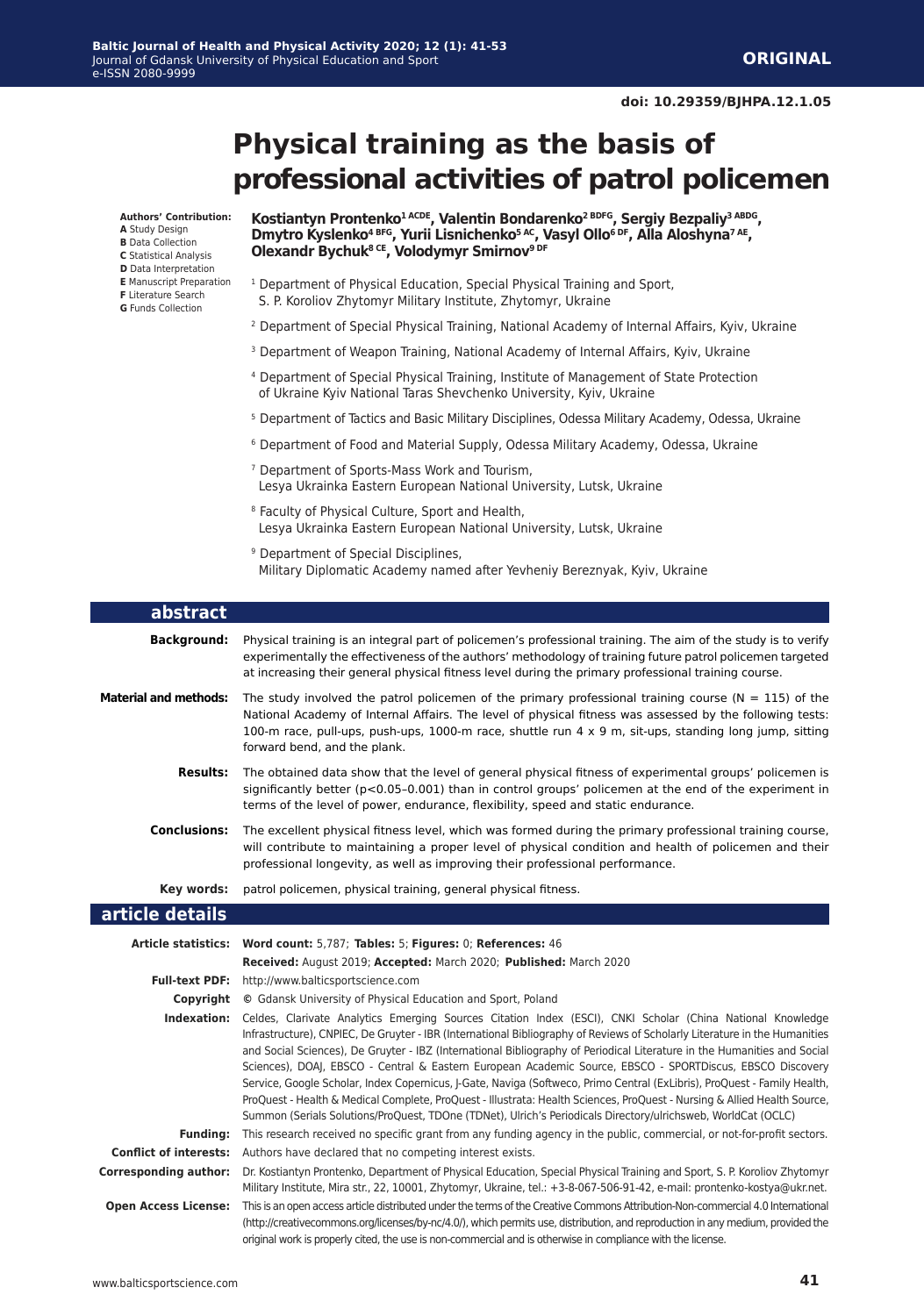## **introduction**

The new concept of the development of the National Police of Ukraine (NPU) puts increasing demands on professional training of patrol policemen. This is due to the specifics of their official activities, which are rather preventionfocused and require that public order should be maintained, and offences and other anti-social phenomena should be prevented and eliminated [1–3]. When performing functional duties, patrol policemen constantly deal with different segments of the population [4–6]. Therefore, the level of policemen's professional training is a determining factor not only in the quality of performing these duties but also in forming the authority of the NPU and increasing public confidence in this law enforcement agency [1, 2, 7, 8]. The processes of forming and improving professional training of patrol policemen take place during the primary professional training course, which allows future policemen to obtain the necessary theoretical knowledge of the legal framework and the basics of professional training, and to develop special motor skills through working out the probable situations of future professional activities [2, 7, 9–11]. Physical training, as one of the main components, is the basis for effective professional training of future law enforcement officers and their further career [12–15]. According to many scholars [16–19], professional activities of patrol policemen do not imply the highest level of developing only one physical quality but their integrity and optimality in relation to the specifics of the performed tasks. This is due to the following main requirements: firstly, patrol policemen spend most working hours in a forced static (sitting) position in a police car (the main work is performed by visual and auditory analyzers and is characterized by such indicators as attention concentration, span and switch, visual memory, etc.), which requires welldeveloped back and abdominal muscles to maintain their intellectual capacity (improving blood supply to the brain) and physical condition; secondly, in case of violations, patrol policemen are forced to make a sharp transition (mobilizing all the reserves of the body) to the actions related to chasing and detention of offenders, which requires a wide range of motor qualities (speed – when running short distances, power – when detaining offenders, endurance – when chasing offenders, dexterity – when overcoming obstacles during the chase, skills in using special means and methods of physical influence – in case of arrest resistance) [5, 6, 12, 20–22]. All of this requires that patrol policemen should have an excellent level of general physical fitness, which indicates the relevance of this research. The characteristics of patrol policemen's professional activities in Ukraine which prove the need to enhance the level of their general physical fitness are the following: unregulated working hours, a need to work at night, a need to wear a bulletproof vest, nervous tension caused by emergencies and conflict situations, stress from constant contact with offenders, chronic fatigue leading to wrong actions, health deterioration and reduction of professional longevity [23–27]. However, the low level of physical fitness in candidates for service in patrol police departments reduces the effectiveness of the primary professional training course [9, 10, 28, 29], which suggests the need to justify the current effective methodology for training patrol policemen during the primary professional training course that would fully meet the requirements of their future professional activities.

Therefore, the aim of the study is to verify experimentally the effectiveness of the authors' methodology of training future patrol policemen targeted at increasing their general physical fitness level during the primary professional training course.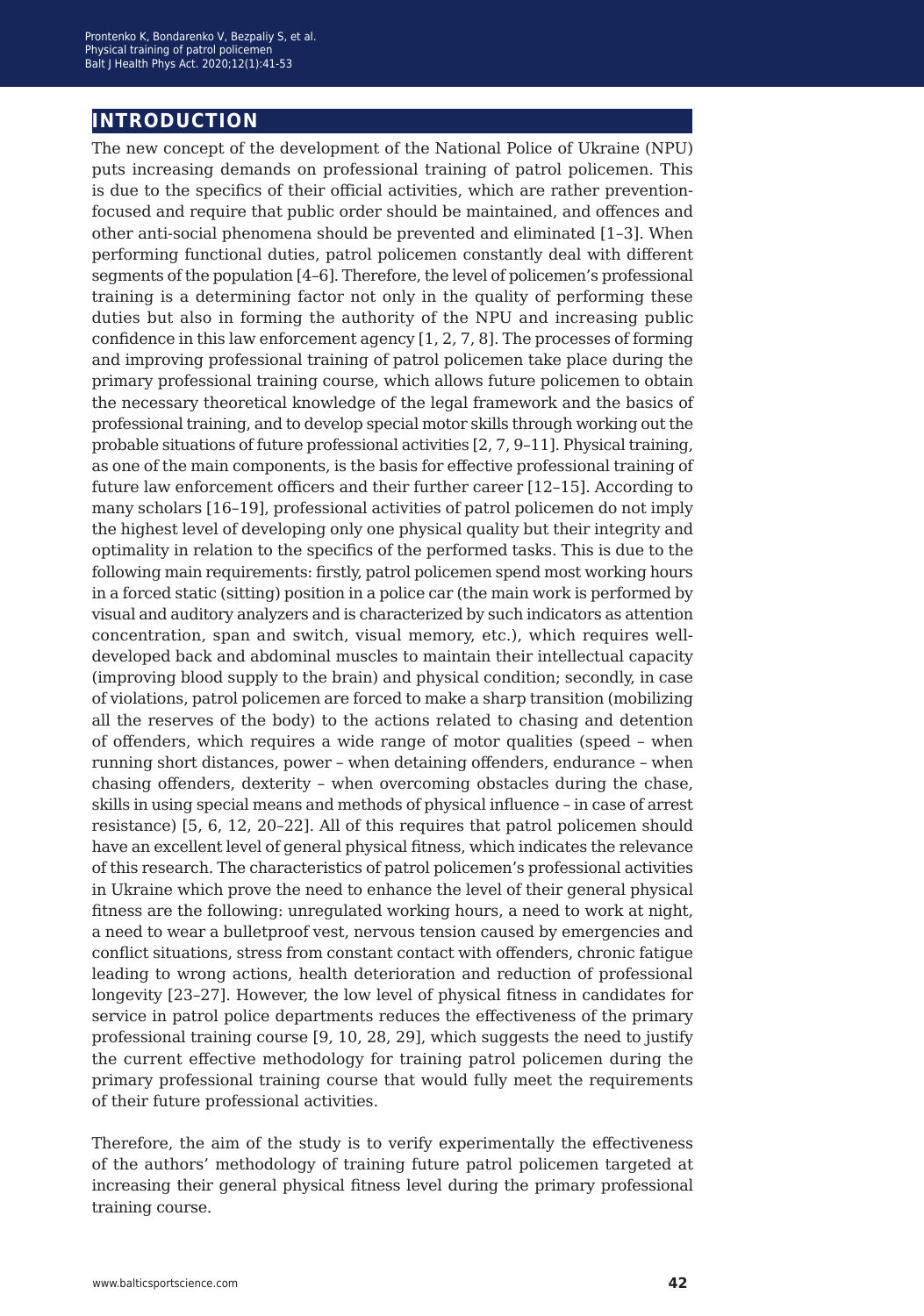Tasks:

- 1. To determine the initial level of physical fitness in patrol policemen (males and females) at the beginning of the primary professional training course.
- 2. To study the influence of training sessions based on the authors' methodology on the level of developing different physical qualities of patrol policemen (males and females) during the primary professional training course.

## **material and methods**

### **participants**

In order to realize the first task, the research involved 229 policemen of the primary professional training course (142 males and 87 females) of the first age group (up to 25 years old). In order to realize the second task, the research involved the policemen of the primary professional training course  $(N = 115)$ from the primary professional training centre, titled «The Academy of Police» of the National Academy of Internal Affairs (the 2018 admission campaign). Two experimental groups (EG) and two control groups (CG) were formed: EG1 - male policemen ( $N = 31$ ), EG2 - female policemen ( $N = 28$ ); CG1 male policemen  $(N = 30)$ , CG2 – female policemen  $(N = 26)$ . The control and experimental groups were formed with the help of random selection.

## **methods**

The initial level of physical fitness in patrol policemen (males and females) was determined at the beginning of the primary professional training course based on the following tests: the 100-m race (speed, males and females), complex power exercises (power qualities, males), push-ups (power qualities, females), the 1000-m race (endurance, males and females). The research was conducted in 2015–2017.

In 2018, a pedagogical experiment, involving the policemen first admitted to the police in 2018, was conducted in order to specify the influence of training sessions based on the authors' methodology on the level of developing different physical qualities of patrol policemen (males and females) during the primary professional training course. The level of general physical fitness was assessed at the beginning and at the end of the experiment (during the primary professional training course at the primary professional training centre, titled «The Academy of Police» of the National Academy of Internal Affairs) by the following tests: 100-m race (speed, males and females), pull-ups (power, males), push-ups (power, females), 1000-m race (endurance, males and females), shuttle run 4 х 9 m (dexterity, males and females), sit-ups (power of abdominal muscles, for 1 min) (males and females), standing long jump (speed and power, males and females), sitting forward bend (flexibility, males and females), plank (static endurance of core muscles, males and females). The level of development of policemen's physical qualities was assessed in accordance with the order of the Ministry of Internal Affairs of Ukraine "Provision of Regulation on the Organization of Professional Training of Employees of the National Police of Ukraine" dated January 26, 2016, No. 50 [30].

A set of modern general scientific methods was used to fulfill the research aim and tasks. These include theoretical methods (the method of conceptual and comparative analysis, structural and systematic analysis, synthesis, generalization), empirical methods (testing, pedagogical observation, pedagogical experiment), as well as methods of mathematical statistics.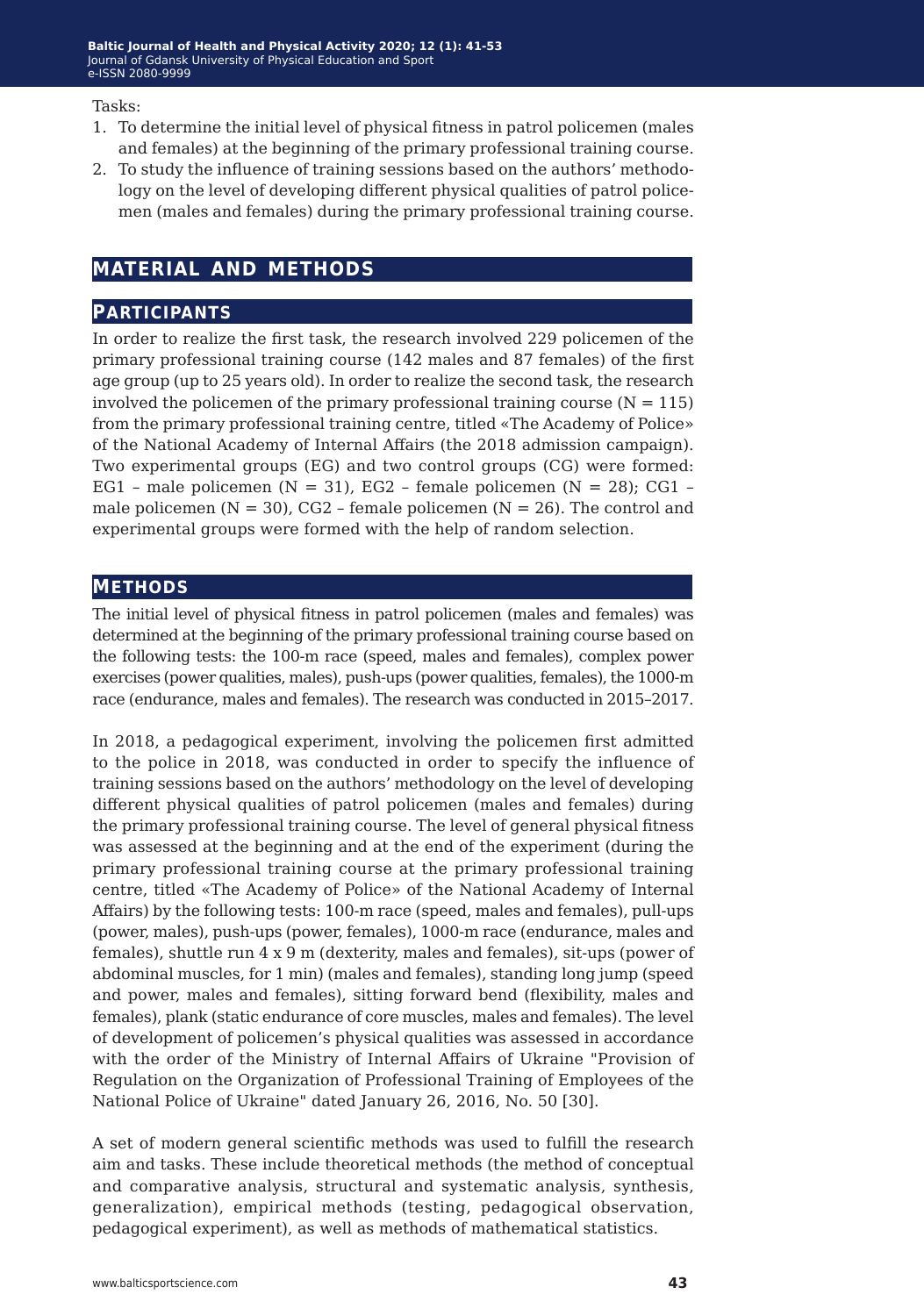## **statistical analysis**

The methods of mathematical statistics were applied to correctly process the data and identify the difference between the indicators under study and the effectiveness of the designed methodology. The results were reported as Mean ±SD. The authenticity of the difference between the policemen's indicators was determined with the help of Student's t-test. Statistical significance for all statistical tests was set at  $p < 0.05$ . All statistical analyses were performed with the SPSS software, version 21, adapted to medical and biological research.

## **results**

The analysis of the legal framework proves that professional training of policemen consists of relevant stages in accordance with the Law of Ukraine "On the National Police" [3]. It includes the following components: primary professional training, training in higher education institutions of the Ministry of Internal Affairs, postgraduate education, service training. This document also indicates that those policemen who only started their career are obliged to enroll in the course of primary professional training. The primary professional training of policemen is aimed at forming their skills and abilities required to perform professional duties of patrol police, including the knowledge about the legal framework, the basics of professional training, skills in wearing, applying and using protective equipment, etc. [2, 8, 9, 20, 25].

The course is based on the designed and approved professional program for primary professional training of policemen who only started their career as patrol policemen. The course lasts 4 months. The program regulates the list of educational subjects and topics which are compulsory for study, their content, scope, goals of training and forms of the final assessment. A typical curriculum contains compulsory and optional subjects. The compulsory part is common for policemen from all police departments. According to the state standard, it consists of three sections: general professional training, professional theoretical training, and professional practical training. The optional part of this professional program covers professional theoretical and professional practical training and contains educational subjects related to the specifics of patrol policemen's activities.

In order to determine the initial level of physical fitness of patrol policemen, the level of basic physical qualities development (speed, power and endurance) in policemen (males and females) was analyzed at the beginning of the primary professional training course (during the entrance examination). The findings are presented in Table 1 and Table 2.

Table 1. The initial level of physical fitness of patrol policemen of Ukraine at the beginning of the primary professional training course (males,  $2015-2017$ , N = 142, Mean  $\pm$ SD)

| The indicators               |                  | Statistical      |                  |                           |
|------------------------------|------------------|------------------|------------------|---------------------------|
| of physical fitness          | $2015 (N = 47)$  | $2016 (N = 54)$  | $2017 (N = 41)$  | significance<br>$(p1-p3)$ |
| 100-m race, sec              | $14.7 \pm 0.13$  | $14.5 \pm 0.12$  | $14.6 \pm 0.14$  | p > 0.05                  |
| Complex power exercise, reps | $47.6 \pm 0.94$  | $46.9 \pm 0.87$  | $46.2 \pm 0.96$  | p > 0.05                  |
| 1000-m race, sec             | $237.1 \pm 3.91$ | $244.3 \pm 3.75$ | $249.2 \pm 4.02$ | p < 0.05                  |

Legend: N – number of subjects; Mean – arithmetical average; SD – standard deviation; р1–p3 – significance of difference between the indicators of policemen's physical qualities development in 2015 and 2017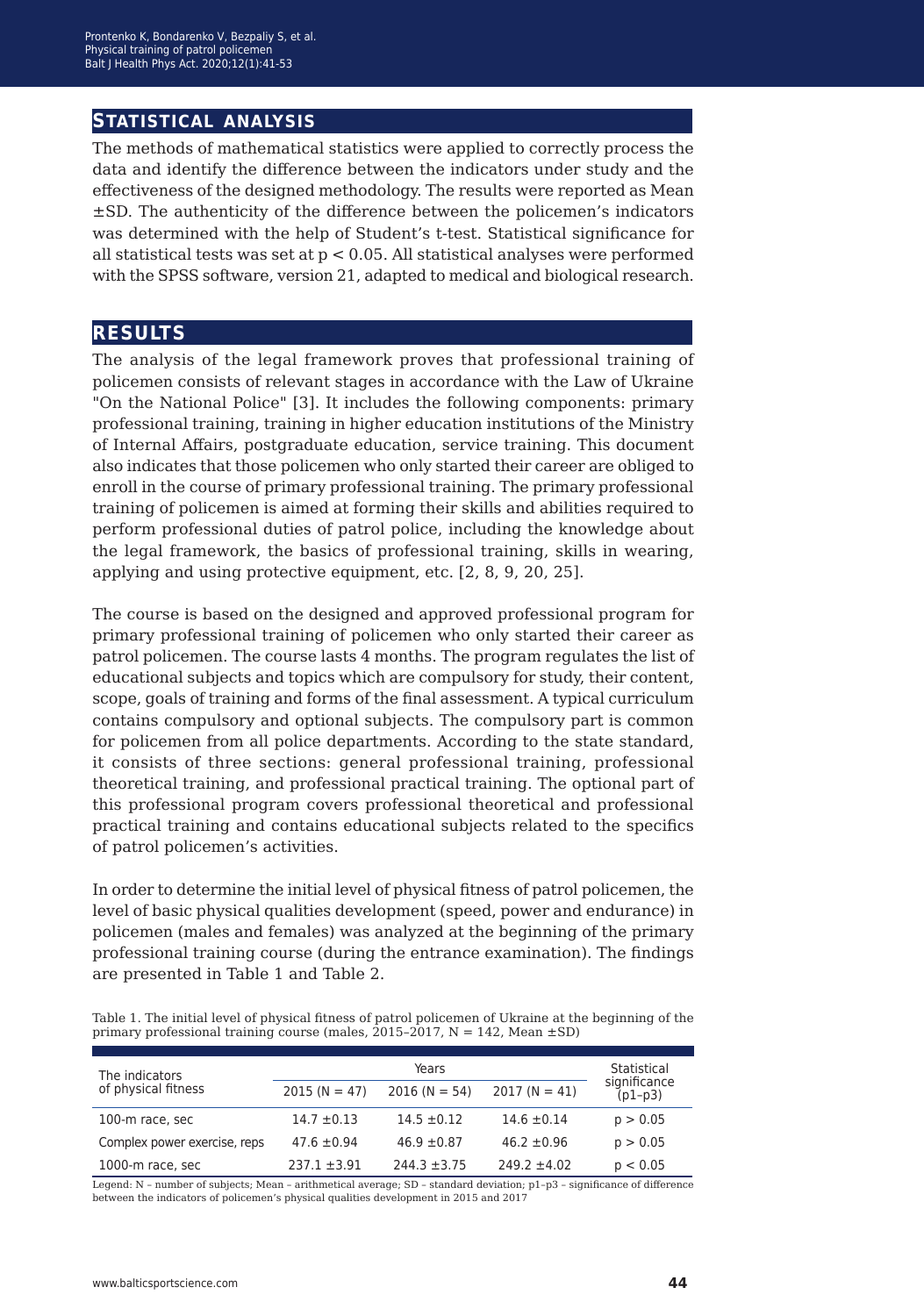Table 2. The initial level of physical fitness of patrol policemen of Ukraine at the beginning of the primary professional training course (females, 2015-2017,  $N = 87$ , Mean  $\pm$ SD)

| The indicators      |                  | Statistical     |                  |                           |
|---------------------|------------------|-----------------|------------------|---------------------------|
| of physical fitness | $2015 (N = 25)$  | $2016 (N = 28)$ | $2017(N = 34)$   | significance<br>$(p1-p3)$ |
| 100-m race, sec     | $17.1 \pm 0.15$  | $17.4 \pm 0.13$ | $17.3 \pm 0.14$  | p > 0.05                  |
| Push-ups, reps      | $17.5 \pm 0.96$  | $16.8 \pm 0.92$ | $16.4 \pm 0.87$  | p > 0.05                  |
| 1000-m race, sec    | $305.1 \pm 4.25$ | $311.9 + 4.18$  | $318.4 \pm 4.08$ | p < 0.05                  |
|                     |                  |                 |                  |                           |

Legend: N – number of subjects; Mean – arithmetical average; SD – standard deviation; р1–p3 – significance of difference between the indicators of policemen's physical qualities development in 2015 and 2017

The analysis of male policemen's results in 100-m race shows that the indicators of speed development did not significantly change in three years ( $p > 0.05$ ) (Table 1). During all the years of the research, however, the development level of policemen's speed is assessed as "satisfactory" and indicates a rather stable level of its development. As regards the results for the complex power exercise, the study shows that the level of future patrol policemen's power qualities deteriorated for these three years. Yet, it did not significantly change  $(p > 0.05)$ since the difference between the results in 2015 and 2017 was equal to 1.4 reps; the level of power qualities was assessed as "satisfactory". The worst initial level among all the physical qualities of policemen was characteristic of endurance exercises. However, there is a tendency towards the further deterioration of the results for the 1000-m race. In 2015, the average result for 1000-m race was 3 min 57 sec, in 2016 – 4 min 4 sec and, finally, in 2017 – 4 min 9 sec. The difference between the initial and final data of the research is equal to 12.5 sec and is reliable ( $p < 0.05$ ). The initial level of endurance in male policemen was assessed as "low" during all the years of the research. A similar trend in the physical fitness indicators is observed when analyzing the results of female policemen (Table 2). Indeed, the indicators characterizing their speed qualities are the most stable: their results of the 100-m race in 2017 (17.3 sec) deteriorated relative to 2015 (17.1 sec) by only 0.2 sec ( $p > 0.05$ ). In accordance with the regulatory requirements, the development level of female policemen's speed was assessed as "satisfactory" at the beginning of the primary professional training course. The analysis of power development shows that the results of push-ups are deteriorating year by year. In 2015, the average result for this exercise was equal to 17.5 reps and in 2017 – to 16.4 reps, thus, the difference being 1.1 reps ( $p > 0.05$ ). The power qualities of female policemen were assessed as "low".

The analysis of endurance development of female policemen shows that, like for male policemen, this was the worst developed quality. In addition, the level of endurance development significantly deteriorated by 13.3 sec during the experiment. According to the results of the 1000-m race in 2015, the level of endurance development in female policemen was assessed as "satisfactory". In 2016 and 2017, it was already "low". The conducted analysis of the development of future patrol policemen's physical qualities at the beginning of the primary professional training course indicated a low level of their general physical fitness, which should be taken into account when doing the mentioned course.

In the context of the primary professional training course, the main forms of physical training include morning exercise, training classes and individual training (sports clubs) [2, 20, 24, 31]. Morning exercise takes place five times per week and lasts for up to 40 min; training classes are conducted within the framework of tactical training (16 hours per week are allocated for tactical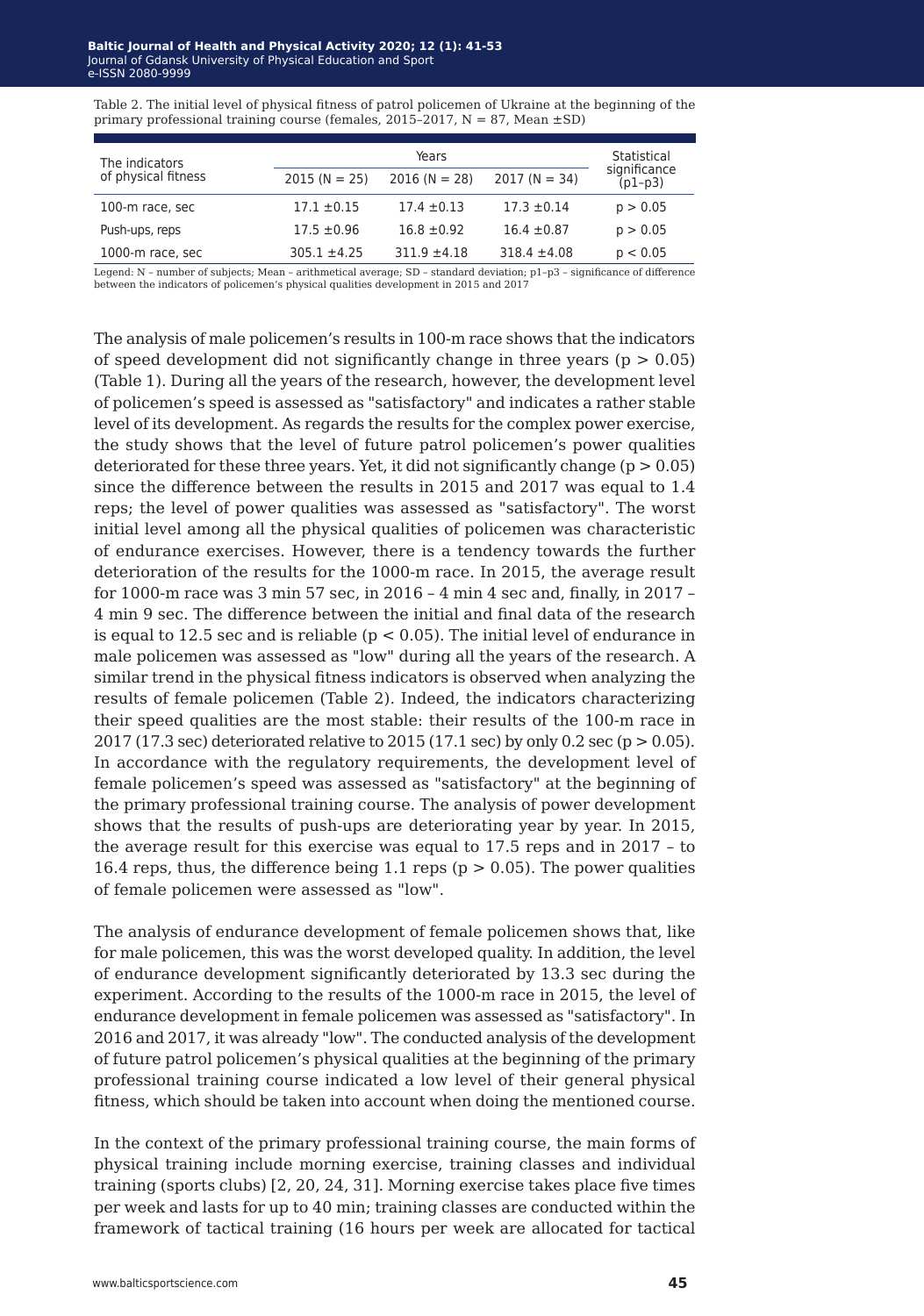training, among which 4 hours per week – for physical training); individual training includes 5 hours per week (1 hour daily). During tactical training, an average of 30% of the study time is allocated for general physical training, whereas the rest of it – for forming skills and abilities required to perform special actions and use some police measures (prevention, coercion). An important form of training is individual training. It belongs to policemen's extracurricular activities and, considered as a process promoting self-actualization, it is a factor in the forming of a future specialists' personality. The current program suggests involving future patrol policemen in active extracurricular activities (training in specialized sports clubs, participation in competitions, individual training, etc.). Based on the findings obtained by the authors [2, 10, 32, 33] and taking into account the works of many leading scholars in this field [5, 9, 12, 20, 24, 25, 34, 35], we have designed a methodology for training future patrol policemen aimed at increasing the level of their general physical fitness. This methodology is based on the Crossfit system during training in specialized sports clubs. It aims to ensure the effectiveness of the primary professional training course and future professional activities of patrol policemen in Ukraine. The main objectives of the authors' methodology include facilitating adaptation to the new training and professional conditions, increasing the level of general physical fitness, improving the physical condition and strengthening the health of policemen, creating the basis for mastering professional skills and abilities, involving policemen in systematic physical exercise and sports, promoting a healthy lifestyle and preventing disorders in the body as a result of the adverse factors of professional activities. Training classes with EG policemen (males and females) were conducted five times per week (for 1 hour) based on the Crossfit system. The essence of this system lies in the focus on simple and accessible physical exercises in order to develop different muscle groups by means of high-intensity training [36–39]. The intervals and repetitions are the basic methods of such training. The advantages of the Crossfit system, in comparison with traditional methods of physical training and sport, are the following: lack of equipment costs (most exercises are done with one's own body weight), a short period of time to do a set of exercises (the goal is to minimize the exclusion of policemen from the educational process during the primary professional training course), a possibility to organize training outdoors, in a sports hall, within a limited space, a possibility of organizing training with a large group of people; a wide range of simple and accessible exercises eliminates adaptation to the same type of physical load; a possibility of conducting training sessions with policemen of different sexes and with different levels of physical fitness [40–43]. CG policemen trained in accordance with the current program of physical training during the primary professional training course (gymnastics and athletic training, sports games, track and field and race, martial arts). In both EG and CG, physical training was allocated 12 hours per week.

In order to study the influence of training classes based on the authors' methodology on the level of different physical qualities developing of patrol policemen (males and females) during the primary professional training course, a pedagogical experiment was conducted. Testing included eight exercises which reflect the development level of different physical qualities of patrol policemen and comprehensively characterize the level of their general physical fitness (Table 3 and Table 4). The analysis of the development level of EG and CG policemen's physical qualities (males and females) at the beginning of the experiment showed that it was reliably the same  $(p > 0.05)$ .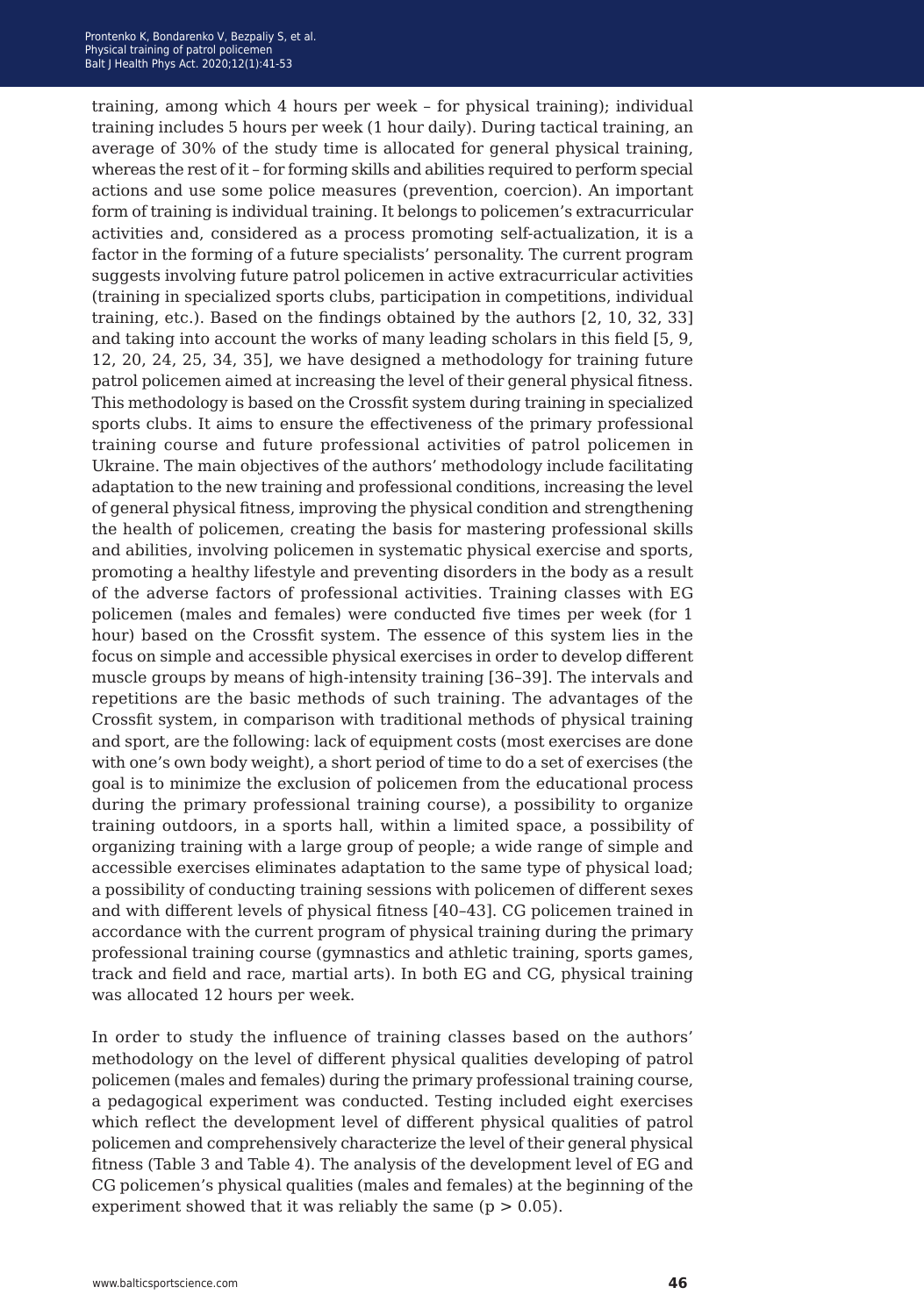| Before the experiment    |                           |                             | After the experiment     |                  |                  |      |                             |
|--------------------------|---------------------------|-----------------------------|--------------------------|------------------|------------------|------|-----------------------------|
| EG1                      | CG1                       | Statistical<br>significance |                          | EG1              | CG1              |      | Statistical<br>significance |
| Mean $\pm$ SD            | Mean $\pm$ SD             | t                           | p                        | Mean $\pm$ SD    | Mean $\pm$ SD    | t    | р                           |
|                          |                           |                             | 100-m race, sec          |                  |                  |      |                             |
| $14.5 \pm 0.11$          | $14.4 \pm 0.12$           | 0.61                        | > 0.05                   | $14.1 \pm 0.10$  | $14.2 \pm 0.11$  | 0.67 | > 0.05                      |
|                          |                           |                             | Pull-ups, reps           |                  |                  |      |                             |
| $8.8 \pm 0.54$           | $9.0 \pm 0.59$            | 0.25                        | > 0.05                   | $14.7 \pm 0.63$  | $11.3 \pm 0.67$  | 3.70 | < 0.001                     |
|                          |                           |                             | 1000-m race, sec         |                  |                  |      |                             |
| $248.9 + 4.71$           | $245.5 \pm 4.52$          | 0.52                        | > 0.05                   | $223.6 \pm 3.91$ | $235.4 \pm 4.40$ | 2.04 | < 0.05                      |
|                          |                           |                             | Shuttle run 4 x 9 m, sec |                  |                  |      |                             |
| $9.8 \pm 0.42$           | $9.9 \pm 0.38$            | 0.18                        | > 0.05                   | $9.2 \pm 0.33$   | $9.6 \pm 0.35$   | 0.83 | > 0.05                      |
|                          | Sit-ups (for 1 min), reps |                             |                          |                  |                  |      |                             |
| $35.3 \pm 1.08$          | $33.9 \pm 1.10$           | 0.91                        | > 0.05                   | $41.8 + 1.02$    | $36.2 \pm 1.05$  | 3.83 | < 0.001                     |
| Standing long jump, cm   |                           |                             |                          |                  |                  |      |                             |
| $223.1 + 2.46$           | $221.9 \pm 2.38$          | 0.35                        | > 0.05                   | $235.7 + 2.19$   | $227.1 \pm 2.30$ | 2.71 | < 0.01                      |
| Sitting forward bend, cm |                           |                             |                          |                  |                  |      |                             |
| $7.3 \pm 0.97$           | $7.7 \pm 0.89$            | 0.30                        | > 0.05                   | $10.5 \pm 0.82$  | $8.0 \pm 0.87$   | 2.09 | < 0.05                      |
| Plank, sec               |                           |                             |                          |                  |                  |      |                             |
| $105.9 \pm 5.24$         | $110.0 \pm 5.52$          | 0.54                        | > 0.05                   | $129.1 \pm 5.03$ | $113.6 \pm 5.43$ | 2.10 | < 0.05                      |

Table 3. The dynamics of the indicators of general physical fitness of EG1 ( $N = 31$ ) and CG1  $(N = 30)$  policemen during the pedagogical experiment (males)

Legend: N – number of subjects; Mean – arithmetical average; SD – standard deviation; t – value of t-test, p – significance of difference between the indicators of EG1 and CG1 policemen physical fitness

The analysis of the results of 100-m race shows that the indicators of speed development of policemen of EG1 and CG1 tend to improve during the primary professional training course: in EG1, the results improved by 0.4 sec, whereas in CG1 – by 0.2 sec. In EG1, however, the difference between the initial and final data of the experiment is reliable ( $p < 0.05$ ); in CG1 – not reliable ( $p > 0.05$ ). At the end of the experiment, the results of 100-m race in EG1 were better than those in CG1 by 0.1 sec. Still, the difference between them was not reliable ( $p > 0.05$ ) (Table 3). According to the standards at the beginning of the experiment, the indicators of speed qualities development for policemen of both groups were assessed as "satisfactory" and towards the end – as "good". At the end of the experiment, the results of pull-ups in EG1 turned out to be significantly better than those in CG1 by 3.4 reps ( $p < 0.001$ ). During the experiment, the results of pull-ups in both groups significantly improved: in CG1 – by 2.3 reps  $(p < 0.05)$  and in EG1 – by 5.9 reps  $(p < 0.001)$ , which indicates a greater effect of the authors' methodology than the current program of physical training. At the beginning of the experiment, the level of policemen's power qualities in both groups was assessed as "satisfactory", towards the end in CG1 – as "good" and in EG1 – as "excellent". The indicators of endurance development show that at the end of the experiment, the results of the 1000-m race in EG1 (3 min 44 sec) were significantly better than those in CG1 (3 min 55 sec) by 11.8 sec (p < 0.05). During the experiment, however, the development level of endurance in EG1 significantly improved by 25.3 sec ( $p < 0.001$ ), in CG1 - by 21.9 sec  $(p > 0.05)$ , which indicates the positive influence of training classes based on the authors' methodology on the development of policemen's endurance (Table 3). At the beginning of the experiment, the level of endurance of policemen in both groups was assessed as "low", towards the end – as "satisfactory" in EG1. It must be noted that there were no changes in CG1.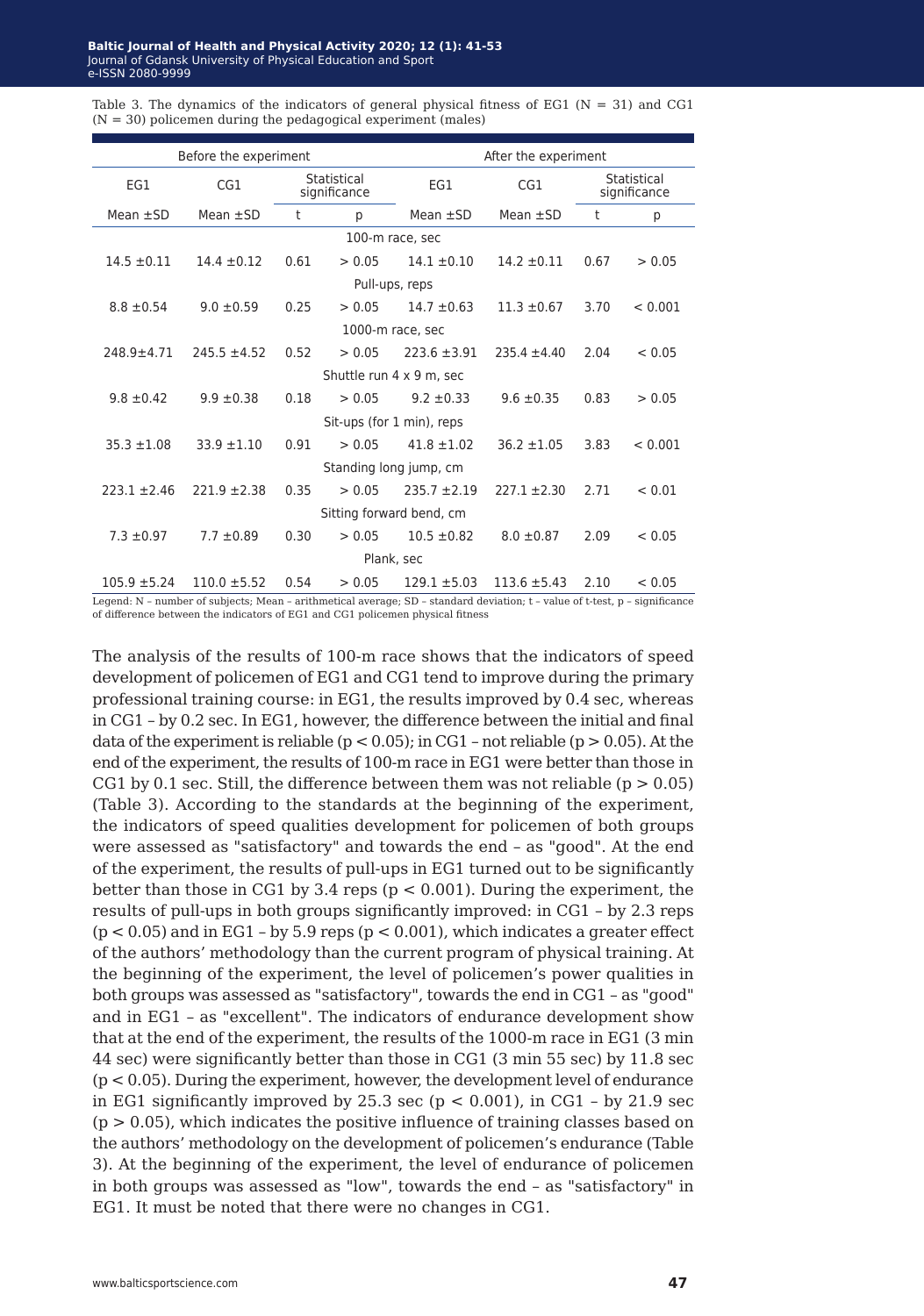| Table 4. The dynamics of the indicators of general physical fitness in EG2 ( $N = 28$ ) and CG2 ( $N = 26$ ) |
|--------------------------------------------------------------------------------------------------------------|
| policemen during the pedagogical experiment (females)                                                        |

| Before the experiment     |                 |                             |        | After the experiment |                  |      |                             |
|---------------------------|-----------------|-----------------------------|--------|----------------------|------------------|------|-----------------------------|
| EG1                       | CG1             | Statistical<br>significance |        | EG1                  | CG1              |      | Statistical<br>significance |
| Mean $\pm$ SD             | Mean $\pm$ SD   | t                           | p      | Mean $\pm$ SD        | Mean $\pm$ SD    | t    | p                           |
|                           |                 |                             |        | 100-m race, sec      |                  |      |                             |
| $17.2 + 0.12$             | $17.1 \pm 0.13$ | 0.57                        | > 0.05 | $16.9 + 0.11$        | $17.0 \pm 0.12$  | 0.61 | > 0.05                      |
|                           |                 |                             |        | Pull-ups, reps       |                  |      |                             |
| $18.1 \pm 0.89$           | $18.3 \pm 0.82$ | 0.16                        | > 0.05 | $27.7 \pm 0.72$      | $23.1 \pm 0.75$  | 4.42 | < 0.001                     |
|                           |                 |                             |        | 1000-m race, sec     |                  |      |                             |
| $340.3 \pm 4.20$          | $343.1 + 4.15$  | 0.47                        | > 0.05 | $317.0 \pm 4.11$     | $329.6 \pm 4.09$ | 2.17 | < 0.05                      |
| Shuttle run 4 x 9 m, sec  |                 |                             |        |                      |                  |      |                             |
| $11.3 \pm 0.66$           | $11.4 + 0.70$   | 0.10                        | > 0.05 | $10.8 + 0.59$        | $11.2 \pm 0.67$  | 0.45 | > 0.05                      |
| Sit-ups (for 1 min), reps |                 |                             |        |                      |                  |      |                             |
| $29.4 + 1.02$             | $30.2 \pm 1.08$ | 0.54                        | > 0.05 | $39.5 + 0.92$        | $34.4 \pm 1.01$  | 3.56 | < 0.001                     |
| Standing long jump, cm    |                 |                             |        |                      |                  |      |                             |
| $166.5 \pm 2.27$          | $167.5 + 2.19$  | 0.32                        | > 0.05 | $178.2 + 2.17$       | $171.9 \pm 2.13$ | 2.07 | < 0.01                      |
| Sitting forward bend, cm  |                 |                             |        |                      |                  |      |                             |
| $12.6 \pm 0.93$           | $13.0 \pm 0.99$ | 0.29                        | > 0.05 | $17.1 \pm 0.88$      | $14.2 \pm 0.95$  | 2.24 | < 0.05                      |
| Plank, sec                |                 |                             |        |                      |                  |      |                             |
| $87.3 \pm 4.12$           | $85.7 + 4.27$   | 0.27                        | > 0.05 | $103.8 \pm 4.06$     | $90.4 \pm 4.11$  | 2.32 | < 0.05                      |

Legend: N – number of subjects; Mean – arithmetical average; SD – standard deviation; t – value of t-test, p – significance of difference between the indicators of EG1 and CG1 policemen physical fitness

The results of the shuttle run 4 x 9 m of female policemen during the experiment did not improve much in both groups ( $p > 0.05$ ). At the end of the experiment, the indicators of dexterity in EG2 were better than those in CG2 by 0.4 sec, although the difference between them is unreliable ( $p > 0.05$ ). At the beginning of the experiment, the level of dexterity in both groups was assessed as "satisfactory", towards the end of the experiment, in EG2 – as "good" and in CG2 – as "satisfactory". The analysis of female policemen's results in sit-ups (for 1 min) shows that, at the end of the experiment, the results of EG2 were significantly better than those of CG2 by 5.1 reps ( $p < 0.001$ ). During the experiment, the results significantly increased in both groups: by 10.1 reps in EG2 ( $p < 0.001$ ) and by 4.2 reps in CG2 ( $p < 0.01$ ). At the beginning of the experiment, the level of abdominal muscles power in both groups was assessed as "satisfactory", towards the end of the experiment in CG2 – as "good" and in EG2 – as "excellent". The analysis of the results of standing long jump shows that, at the end of the experiment, the indicators of EG2 female policemen were significantly better than those of CG2 by 6.3 cm  $(p < 0.05)$  (Table 4). During the experiment, the results of EG2 significantly improved by 11.7 cm  $(p < 0.001)$ , while the results of CG2 increased only by 4.4 cm (p > 0.05). At the beginning of the experiment, the development level of speed and power qualities of female policemen of both groups was assessed as "satisfactory", towards the end of the experiment in EG2 – as "good" and in CG2 – as "satisfactory". The analysis of the results of the sitting forward bend exercise suggests that, at the end of the experiment in EG2, the flexibility level significantly improved by 4.5 cm (p < 0.001) and is assessed as "good", in CG2 - by 1.2 cm  $(p > 0.05)$  and assessed as "satisfactory". At the end of the experiment, the results in this exercise of EG2 female policemen turned out to be better than those of CG2 female policemen by 2.9 cm ( $p < 0.05$ ), which indicates the effectiveness of the authors' methodology. The study of female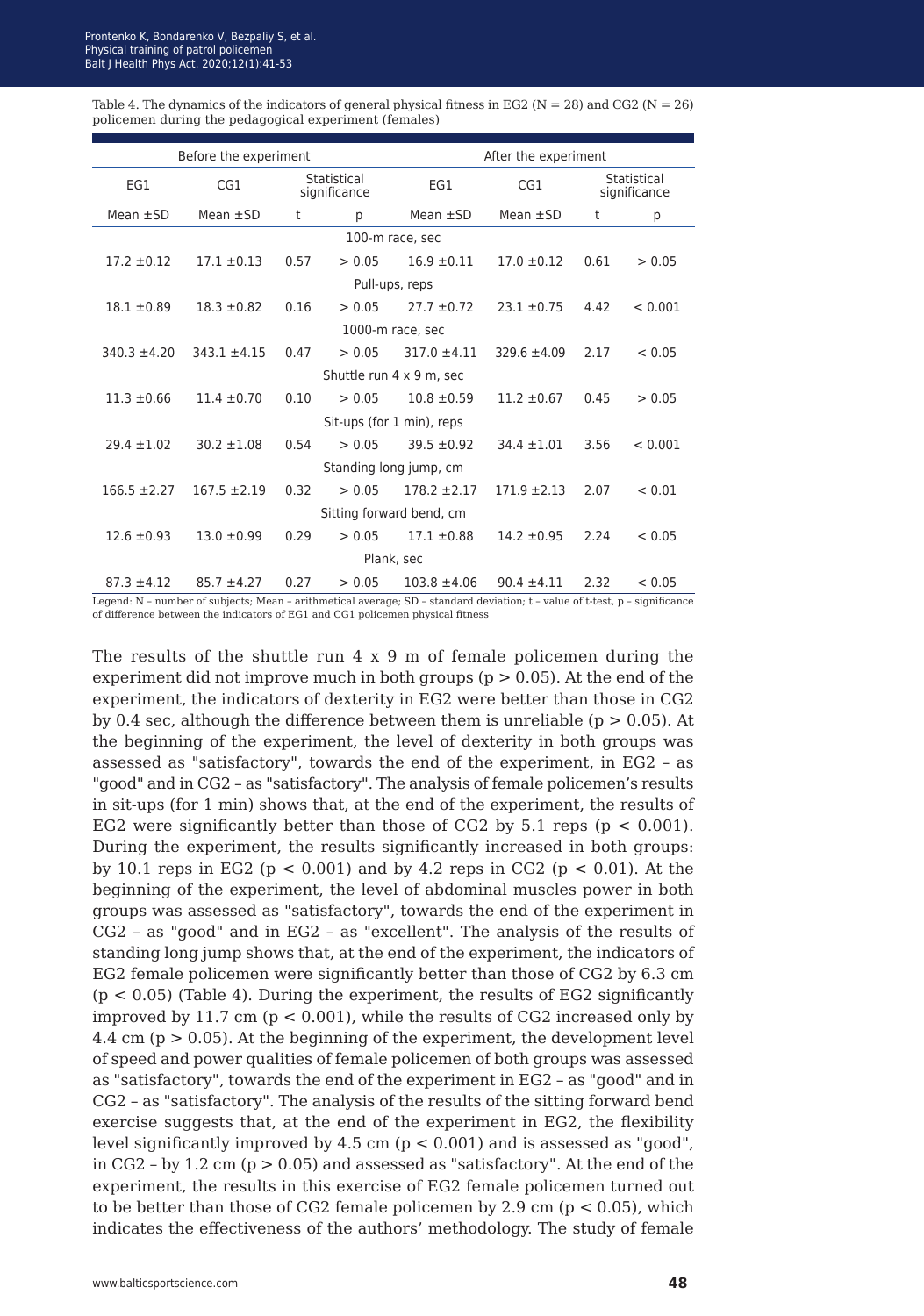policemen's results of plank suggests that, at the end of the experiment, the level of static endurance of muscles in EG2 was significantly better than that in CG2 by 13.4 sec ( $p < 0.05$ ). During the experiment, the results of CG2 improved only by 4.7 sec ( $p > 0.05$ ), whereas the results of EG2 - by 16.5 sec  $(p < 0.01)$ . At the beginning of the experiment, the level of static endurance of muscles in both groups was assessed as "satisfactory", at the end of the experiment in EG2 – as "good" and in CG2 – as "satisfactory".

## **discussion**

At the beginning of the primary professional training course, the analysis of the initial level of patrol policemen's physical fitness (males and females) indicates an inadequate development level of their basic physical qualities (speed, power and endurance). The results of the 100-m race and pull-ups (males) and pushups (females) correspond to a satisfactory level of development. The results of the 1000-m race of male and female policemen are assessed as "low". Moreover, over the three years of the experiment, one could observe some deterioration of the level of physical fitness of the youth who wish to join the NPU. The indicated results are confirmed by many scholars' research [9, 20, 21, 24, 28, 44] and require that the primary professional training course should include physical training. Taking into account the above-mentioned data, we have designed original methodology for training future patrol policemen aimed at increasing the level of their general physical fitness. This methodology is based on the application of the Crossfit system during individual work (training in sports clubs). In accordance with this methodology, we have designed more than 50 exercise sets for policemen of different sexes, which were used depending on the availability of equipment, inventory and training conditions. The physical load was distributed taking into account the policemen's physical condition, changing the number of reps, the number of sets, and the duration of rest, etc. Variation is the main principle of combining exercises in sets (the variation of loads and use of different exercises).

To verify the effectiveness of the authors' methodology, a four-month pedagogical experiment was conducted. The obtained results reliably proved a more positive influence of training classes based on the authors' methodology than the current program of physical training. The most significant (p < 0.05–0.001) changes took place in the indicators of power development (pull-ups (males), sit-ups and pushups (females)), endurance (1000-m race), speed and power (standing long jump), flexibility (sitting forward bend), and static endurance of trunk muscles (plank). The obtained data prove the positive influence of Crossfit on the development of physical qualities of future specialists, as well as the results of studies by many scholars [37, 38, 40, 43, 45, 46].

To assess the level of patrol policemen's general physical fitness, we have established four levels of fitness: excellent, good, satisfactory, and low. A policeman who received 50% of excellent grades from 8 checked tests and good grades from the rest of the tests has an excellent level of general physical fitness, 50% of excellent grades from 8 checked tests and satisfactory grades from the rest of the tests – a good level, 100% of positive grades and more than 50% of satisfactory grades – a satisfactory level, at least one unsatisfactory grade – a low level. The ratio of EG and CG policemen (males and females) to the levels of general physical fitness is presented in Table 5.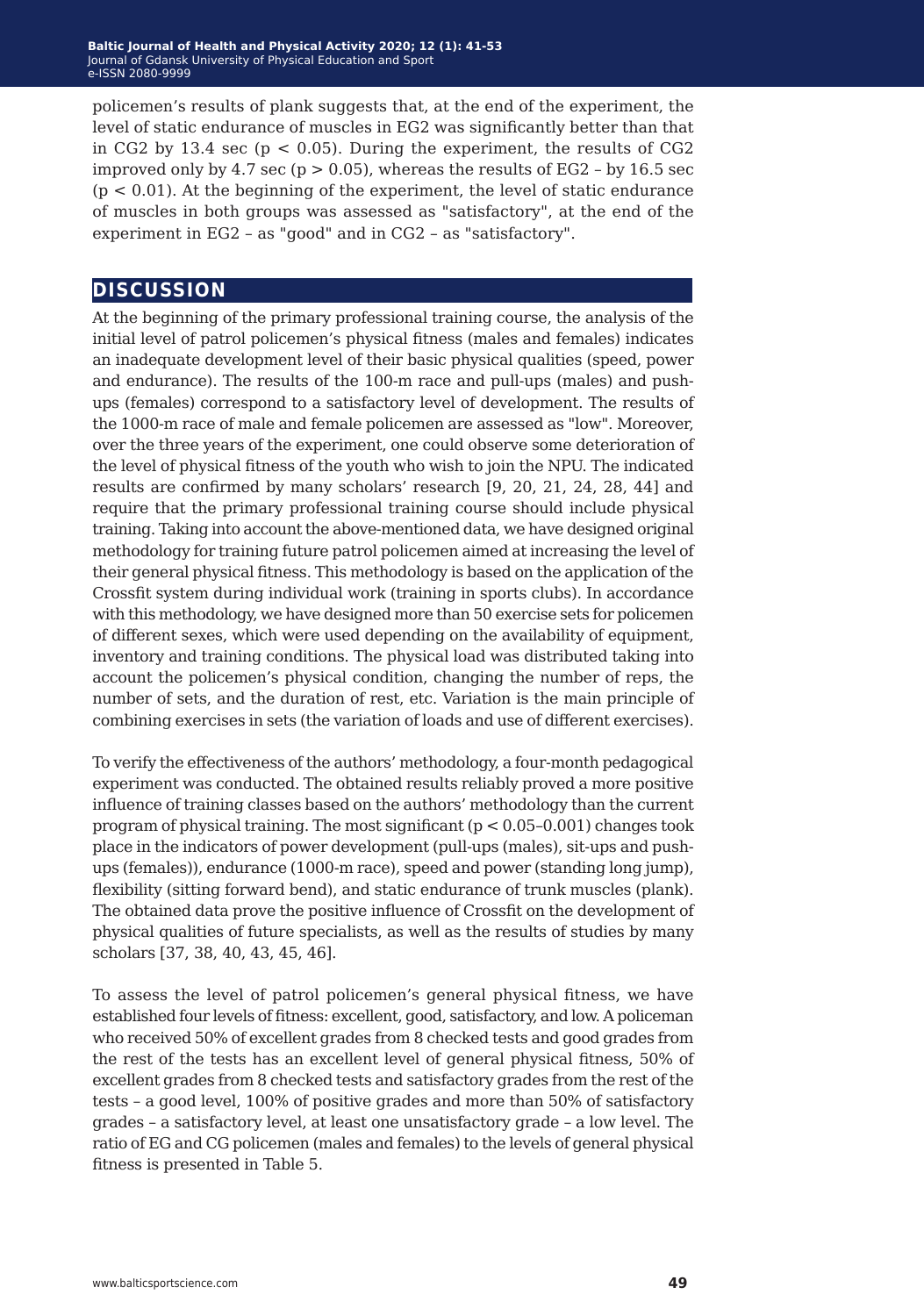Table 5. The levels of general physical fitness of EG and CG policemen during the pedagogical experiment, %

| The levels of general |                                               | Before the experiment | After the experiment |      |  |
|-----------------------|-----------------------------------------------|-----------------------|----------------------|------|--|
| physical fitness      | EG                                            | CG                    | EG                   | CG   |  |
|                       | Male policemen (EG - $N=31$ , CG - $N=30$ )   |                       |                      |      |  |
| Low                   | 16.1                                          | 16.7                  | 6.5                  | 10   |  |
| Satisfactory          | 48.4                                          | 43.3                  | 25.8                 | 36.7 |  |
| Good                  | 25.8                                          | 33.3                  | 45.2                 | 43.3 |  |
| Excellent             | 9.7                                           | 6.7                   | 22.6                 | 10.0 |  |
|                       | Female policemen (EG - $N=28$ , CG - $N=26$ ) |                       |                      |      |  |
| Low                   | 14.3                                          | 15.4                  | 3.6                  | 7.7  |  |
| Satisfactory          | 42.9                                          | 38.4                  | 35.7                 | 42.3 |  |
| Good                  | 32.1                                          | 30.8                  | 39.3                 | 34.6 |  |
| Excellent             | 10.7                                          | 15.4                  | 21.4                 | 15.4 |  |

The analysis shows that, in EG1, the number of policemen with a low level of physical fitness decreased by 9.6% and at the end of the experiment it was only 6.5%. The number of EG1 policemen with a satisfactory level reduced by almost a half. It must be noted that the number of EG1 policemen with good and excellent levels of physical fitness increased by 19.4% and 12.9%, towards the end of the experiment – it was 45.2% and 22.6% respectively. In CG1, the number of policemen with low and satisfactory levels of physical fitness also decreased, but not significantly: by 6.7% and 6.6% respectively. The increase in the number of CG1 policemen with good and excellent levels of physical fitness amounted to 10% and 3.3% respectively.

In EG2, the number of female policemen with a low level of general physical fitness decreased by 10.7% from 14.3% to 3.6%, with a satisfactory level – by 7.2%. At the end of the experiment, it equaled 35.7%. During the experiment, the number of ЕG2 female policemen with good and excellent levels of general physical fitness increased by 7.2% and 10.7% (Table 5). In CG2, the number of female policemen with a low level of general physical fitness decreased by half to 7.7%. The number of female policemen with satisfactory and good levels increased to 42.3% and 34.6% respectively. As for female policemen with excellent levels, their number remained unchanged (15.4%). The analysis proved our preliminary conclusions on the positive influence of training classes based on the authors' methodology on the level of general physical fitness of EG policemen (males and females).

## **conclusions**

It has been found that the initial level of general physical fitness of future patrol policemen (both males and females) who entered the primary professional training course is not sufficient for effective training and further professional activities. If the development of speed and power qualities corresponds to a satisfactory level, the development of endurance is low. The dynamics of the results for the discussed tests over the past three years has proved a negative tendency in the level of future policemen's physical fitness.

It is specified that, at the end of the pedagogical experiment, the level of policemen's general physical fitness in EG was significantly better ( $p < 0.05$ -0.001) than that in CG: pull-ups – by 3.4 reps (males), push-ups – by 4.6 reps (females), 1000-m race – by 11.8 sec (males) and by 12.6 sec (females), sit-ups – by 5.6 reps (males) and by 5.1 reps (females), long standing jump – by 8.6 cm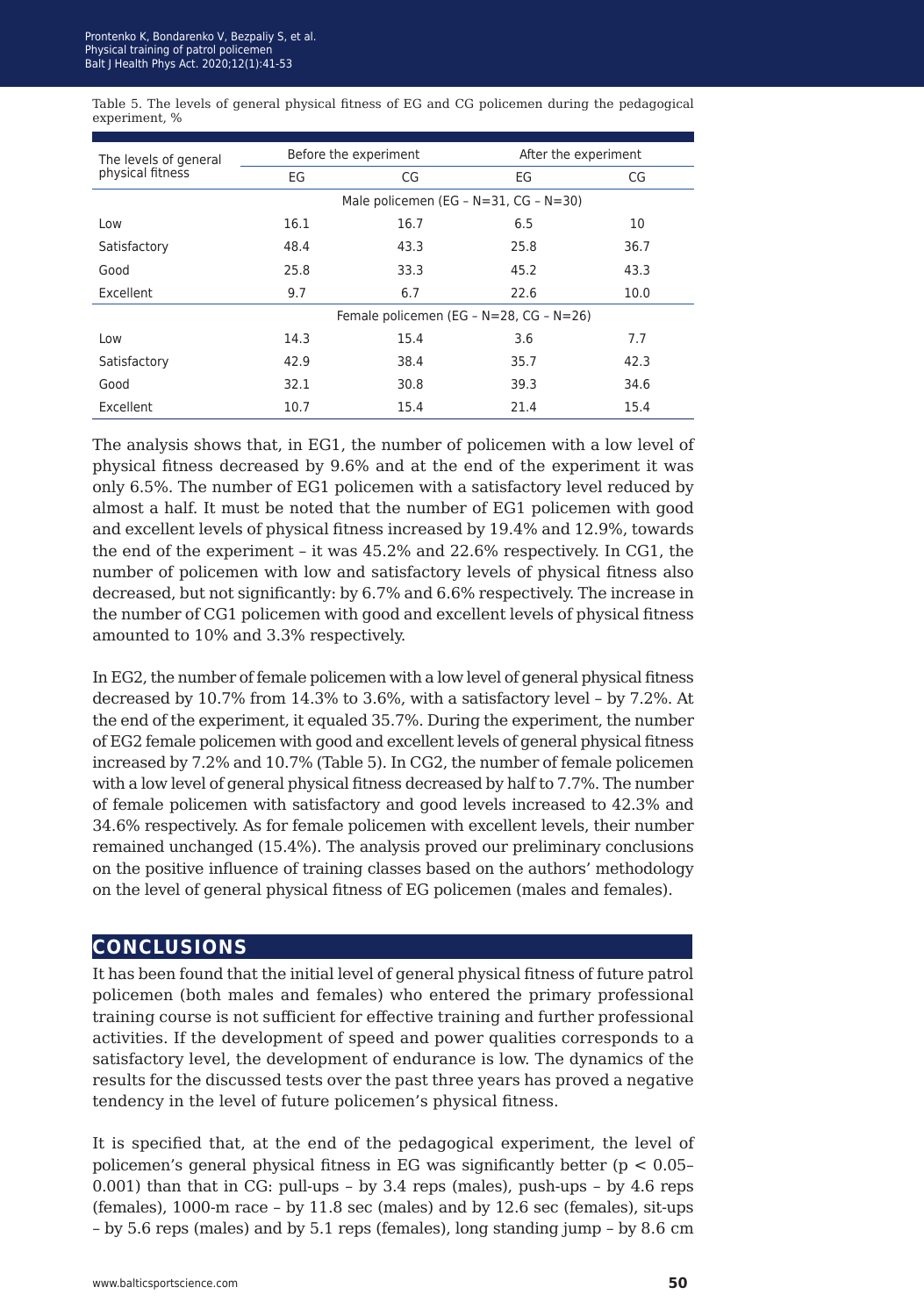(males) and by 6.3 cm (females), sitting forward bend – by 2.5 cm (males) and by 2.9 cm (females), plank – by 15.5 sec (males) and by 13.4 sec (females). This indicates a more pronounced effect of training classes based on the authors' methodology, compared with the current program of physical training within the primary professional training course. The excellent level of general physical fitness of patrol policemen, formed during the primary professional training course, will help to maintain a proper level of physical condition and health of policemen and extend their professional longevity and improve professional performance.

The prospects for further research include justifying the methodology for improving professionally important physical qualities of patrol policemen during training classes in the system of service training.

#### **references**

- [1] Posokhova YuS. Professional self-fulfillment as a psychological problem of Police officer's effective training. Psykholohichni perspektyvy. 2016;28:235-244. Ukrainian. [https://doi.org/10.29038/2227-1376-](https://doi.org/10.29038/2227-1376-2016-28-235-245
) [2016-28-235-245](https://doi.org/10.29038/2227-1376-2016-28-235-245
)
- [2] Bondarenko VV. Profesiina pidhotovka pratsivnykiv patrulnoi politsii: zmist i perspektyvni napriamy [Professional training of patrol police officers: content and perspective directions]. Kyiv: Kandyba TP; 2018. Ukrainian.
- [3] Zakon Ukrainy "Pro Natsionalnu politsiiu": vid 2 lyp. 2015 r. No. 580-VIII [Law of Ukraine "On the National Police" dated July 2, 2015, No. 580-VIII] [Available at [http://zakon2.rada.gov.ua/laws/show/580-](http://zakon2.rada.gov.ua/laws/show/580-19) [19](http://zakon2.rada.gov.ua/laws/show/580-19)] [Accessed on 24 June, 2019].
- [4] Valieiev R, Tohochynskyi O, Pekarchuk V, Sobakar A, Iermakov S. The job satisfaction of Ukrainian Police officers: condition, structure and key predictors. Revista Romaneasca pentru Educatie Multidimensionala. 2019;11(1):272-286. [https://doi.org/10.18662/rrem/110](https://doi.org/10.18662/rrem/110
)
- [5] Gül Z, Delice M. Police job stress and stress reduction/coping programs: the effects on the relationship with spouses. Turk J Police Stud. 2011;3(13):19-38.
- [6] Mayhew C. Occupational health and safety risks faced by police officers. Australian Institute of Criminology Trends & Issues in Crime and Criminal Justice. 2001;196:1-6.
- [7] Plisko VI, Nosko MO. Vykorystannia zakhodiv fizychnoho vplyvu z taktychnym osmyslenniam sytuatsii vidpovidno do stupenia zahrozy [Use of laws of physical influence with tactical comprehension of the situation in accordance with the degree of threat]. Chernihiv: CHNPU; 2019. Ukrainian.
- [8] Aleksandrov DO, Okhrimenko IM, Drozd OI. Psychological adaptation of Ukrainian National police officers for law enforcement activities. Sci Educ. 2017;11:35-45.
- [9] Verenga Yu. The state of physical training of servicemen of Internal Affairs of Ukraine on the stage of professional becoming. Slobozhanskyi Herald of Science and Sport. 2014;3(41):157-162. [https://doi.](https://doi.org/10.15391/snsv.2014-3.006) [org/10.15391/snsv.2014-3.006](https://doi.org/10.15391/snsv.2014-3.006)
- [10] Prontenko K, Plisko V, Griban G, Bondarenko V. Stages of formation of professional preparedness of patrol and security police employees. Cherkasy University Bulletin: Pedagogical Sciences. 2019;2:99- 104. <doi:10.31651/2524-2660-2019-2-99-104.>
- [11] Kyrolainen H, Pihlainen K, Vaara JP, Ojanen T, Santtila M. Optimizing training adaptations and performance in military environment. Journal of Science and Medicine in Sport. 2018;21(11):1131-1138. [doi:10.1016/j.](doi:10.1016/j.jsams.2017.11.019
) [jsams.2017.11.019](doi:10.1016/j.jsams.2017.11.019
)
- [12] Aliekseienko AO. Orhanizatsiia fizychnoi pidhotovky v OVS Ukrainy: psykholohichnyi aspekt [Organization of physical training in the Ministry of Internal Affairs of Ukraine: psychological aspect]. Pedahohika, psykholohiia ta medyko-biolohichni problemy fizychnoho vykhovannia i sportu. 2010;6:3-7. Ukrainian.
- [13] Dopsaj M, Vuckovic G. Indicators of maximal flexor force of left and right hand for the Police selection criteria purposes. Sport Mont. 2006;4(10-11):148-154.
- [14] Jahani MR, Motevalian SA, Asgari AR. Musculoskeletal disabilities among police force personnel of the Islamic Republic of Iran. Military Med. 2002;167(10):850. <https://doi.org/10.1093/milmed/167.10.850>
- [15] Burley SD, Drain JR, Sampson JA, Groeller H. Positive, limited and negative responders: the variability in physical fitness adaptation to basic military training. J Sci Med Sport. 2018;21(11):1168-1172. <doi:10.1016/j.jsams.2018.06.018>
- [16] Martins LCX. Hypertension, physical activity and other associated factors in military personnel: A crosssectional study. Balt J Health Phys Act. 2018;10(4):162-174.<doi:10.29359/BJHPA.10.4.15>
- [17] Crawley AA, Sherman RA, Crawley WR, Cosio-Lima LM. Physical fitness of Police Academy cadets: baseline characteristics and changes during a 16-week Academy. J Strength Cond Res. 2016;30(5):1416- 1424.<https://doi.org/10.1519/JSC.0000000000001229>
- [18] Anderson GS, Plecas D, Segger T. Police officer physical ability testing: Revalidating a selection criterion. Policing: An International Journal of Police Strategies and Management. 2001;24:8-31. [https://doi.](https://doi.org/10.1108/13639510110382232) [org/10.1108/13639510110382232](https://doi.org/10.1108/13639510110382232)
- [19] Jamnik VK, Thomas SG, Burr JF, Gledhill N. Construction, validation, and derivation of performance standards for a fitness test for correctional officer applicants. Appl Physiol Nutr Metab. 2010;35:59-70. <https://doi.org/10.1139/H09-122>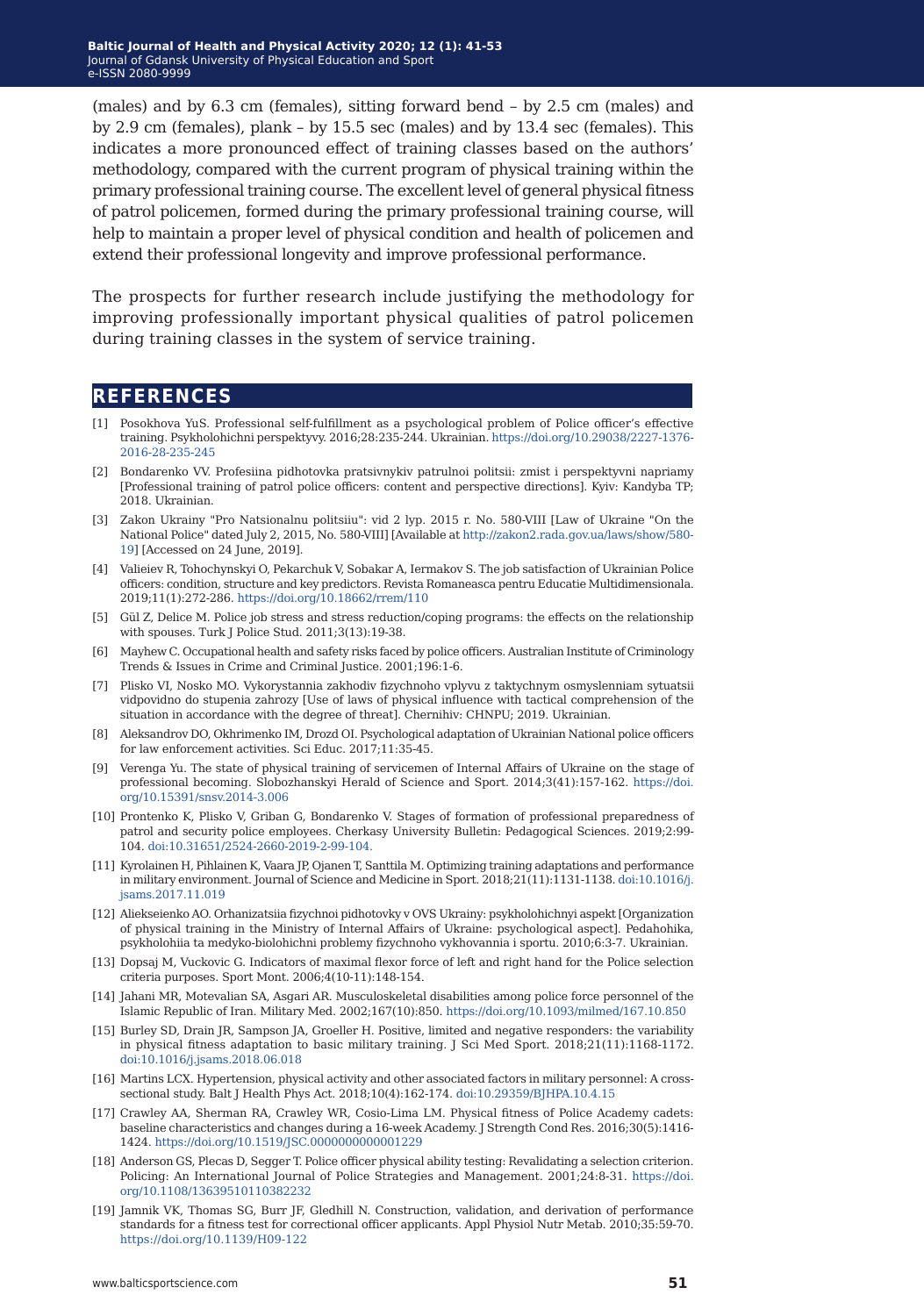- [20] Morhunov OA. Udoskonalennia fizychnoi pidhotovky pravookhorontsiv MVS Ukrainy na pochatkovomu etapi navchannia [Improvement of physical training of law enforcement officers of the Ministry of Internal Affairs of Ukraine at the initial stage of training]. Chest i zakon. 2014;2:46-49. Ukrainian.
- [21] Kompaniiets YuA. Analiz stanu systemy fizychnoi pidhotovky maibutnikh pravookhorontsiv ta perspektyvni napriamky yii vdoskonalennia [Analysis of the state of the system of physical training of future law enforcement officers and prospective directions for its improvement]. Pedahohika, psykholohiia ta medyko-biolohichni problemy fizychnoho vykhovannia i sportu. 2012;9:48-52. Ukrainian.
- [22] Grankin NA, Kuznecova ZM. Indices of functional state and reserve opportunities of cadets. Pedagogical-Psychological and Medico-BiologicalProblems of Physical Culture and Sports. 2017;12(1):37-46. [http://doi.org/10.14526/03\\_2017\\_23](http://doi.org/10.14526/03_2017_232)2
- [23] Boyce RW, Jones GR, Lloyd CL, Boone EL. Longitudinal observations of police: Body composition changes over twelve years with gender and race composition. Journal of Exercise Physiology Online. 2008;11:1-13.
- [24] Verenga Yu, Bezpalyi S, Bondarenko V, Reshko S. Efektyvnist fizychnoi pidhotovky vpershe pryiniatykh na sluzhbu pratsivnykiv orhaniv vnutrishnikh sprav [The effectiveness of physical training for the first time taken for the service of employees of the bodies of internal affairs]. Moloda sportyvna nauka Ukrainy. 2014;17(4):17-22. Ukrainian.
- [25] Drain JR, Sampson JA, Billing DC, Burley SD, Linnane DM, Groeller H. The effectiveness of basic military training to improve functional lifting strength in new recruits. Journal of Strength and Conditioning Research. 2015;29(11):73-77. <https://doi.org/10.1519/JSC.0000000000001072>
- [26] Lagestad P, Van den Tillaar R. Longitudinal changes in the physical activity patterns of police officers. Int J Police Sci Manag. 2014;16:76-86. <https://doi.org/10.1350/ijps.2014.16.1.329>
- [27] Blacker SD, Horner FL, Brown PI, et al. Health, fitness, and responses to military training of officer cadets in a Gulf Cooperation Council country. Military Medicine. 2011;176(12):1376-1381. <doi:10.7205/milmed-d-11-00166>
- [28] Kharchenko О, Kharchenko N, Shaparenko I. Analysis of the physical development of youth and the state of its health. Wiadomosti Lekarskie. 2019;72(4):575-578.
- [29] Bodnar IR, Stefanyshyn MV, Petryshyn YV. Assessment of senior pupils' physical fitness considering physical condition indicators. Pedagogics, Psychology, Medical-biological Problems of Physical Training and Sports. 2016;20(6):9-17. <https://doi.org/10.15561/18189172.2016.0602>
- [30] Nakaz MVS Ukrainy "Pro zatverdzhennia Polozhennia pro orhanizatsiiu sluzhbovoi pidhotovky pratsivnykiv Natsionalnoi politsii Ukrainy": vid 26 sich. 2016 r. No. 50 [Order of the Ministry of Internal Affairs of Ukraine "Provision of Regulation on the Organization of Professional Training of Employees of the National Police of Ukraine" dated January 26, 2016, No. 50]. [Available at [http://](http://zakon.rada.gov.ua/laws/show/z0260-16) [zakon.rada.gov.ua/laws/show/z0260-16](http://zakon.rada.gov.ua/laws/show/z0260-16)] [Accessed on 24 June, 2019].
- [31] Nakaz MVS Ukrainy "Pro zatverdzhennia Polozhennia pro orhanizatsiiu pervynnoi profesiinoi pidhotovky politseiskykh, yakykh vpershe pryiniato na sluzhbu v politsii": vid 16 liut. 2016 r. No. 105 [Order of the Ministry of Internal Affairs of Ukraine "Provision of Regulation on the Organization of Primary Training of Policemen First Admitted to the Police" dated February 16, 2016, No. 105]. [Available at [https://zakon.rada.gov.ua/laws/show/z0576-16\]](https://zakon.rada.gov.ua/laws/show/z0576-16) [Accessed on 25 June, 2019].
- [32] Kуslenko D, Bondarenko V, Yukhno Yu, Zhukevych I, Radzievskii R. Improving the physical qualities of students in higher educational establishments of Ukraine on guard activity via circular training. J Phys Educ Sport. 2018;18(2):1065-1071. <doi:10.7752/jpes.2018.s2159>
- [33] Prontenko K, Kуslenko D, Bondarenko V, et al. Development of the physical qualities of future specialists in protective activities due to the use of the kettlebell sport during studies. J Phys Educ Sport. 2017;17(2):789-794. [doi:10.7752/jpes.2017.02120](doi:10.7752/jpes.2017.02120 )
- [34] Groeller H, Burley S, Orchard P, Sampson JA, Billing DC, Linnane D. How effective is initial militaryspecific training in the development of physical performance of soldiers? Journal of Strength and Conditioning Research. 2015;29(11):158-162. <doi:10.1519/JSC.0000000000001066>
- [35] Santtila M, Pihlainen K, Viskari J, Kyrolainen H. Optimal physical training during military basic training period. J Strength Cond Res. 2015;29(11):154-157. [doi:10.1519/JSC.0000000000001035](doi:10.1519/JSC.0000000000001035
)
- [36] Galimova A, Kudryavtsev M, Galimov G, et al. Increase in power striking characteristics via intensive functional training in Crossfit. J Phys Educ Sport. 2018;18(2):585-591. [doi:10.7752/jpes.2018.02085](doi:10.7752/jpes.2018.02085
)
- [37] Kudryavtsev M, Osipov A, Kokova E, et al. The possibility of increasing cadets' physical fitness level of the educational organizations of the Ministry of Internal Affairs of Russia with the help of optimal training effects via Crossfit. J Phys Educ Sport. 2018;18(Supplement issue 5):2022-2028. <doi:10.7752/jpes.2018.s5300>
- [38] Kokorev DA, Veprikov DV, Vetericyn OV, Bodrov IM. The method of using a functional all-around (Crossfit) in the process of students' physical education. Theory and Practice of Physical Culture. 2016;9:16-18.
- [39] Borisova VV, Shastakova TA, Titova AV. The efficiency of application of exercises «Crossfit» in the system of physical training of students. Physical Culture and Sport. 2018;3:12-17.
- [40] Gibala MJ, Gagnon PJ, Nindl BC. Military applicability of interval training for health and performance. J Strength Cond Res. 2015;29(11):40-45.<https://doi.org/10.1519/JSC.0000000000001119>
- [41] Petrushyn DV, Anisimov DO, Pozhydaiev MYu. Metodyka rozvytku spetsialnykh fizychnykh yakostei kursantiv zakladiv vyshchoi osvity Natsionalnoi politsii Ukrainy z vykorystanniam systemy krosfit [Method of development of special physical qualities of cadets of institutions of higher education of the National Police of Ukraine using the system of Crossfit]. Molodyi Vchenyi. 2019;2(66):345-348. Ukrainian. <https://doi.org/10.32839/2304-5809/2019-2-66-75>
- [42] Fadeev OV. Crossfit as a means of developing endurance in the servicemen of the National Guard troops of the Russian Federation. Aspects and Trends of Pedagogical Science. 2017;2:83-86.